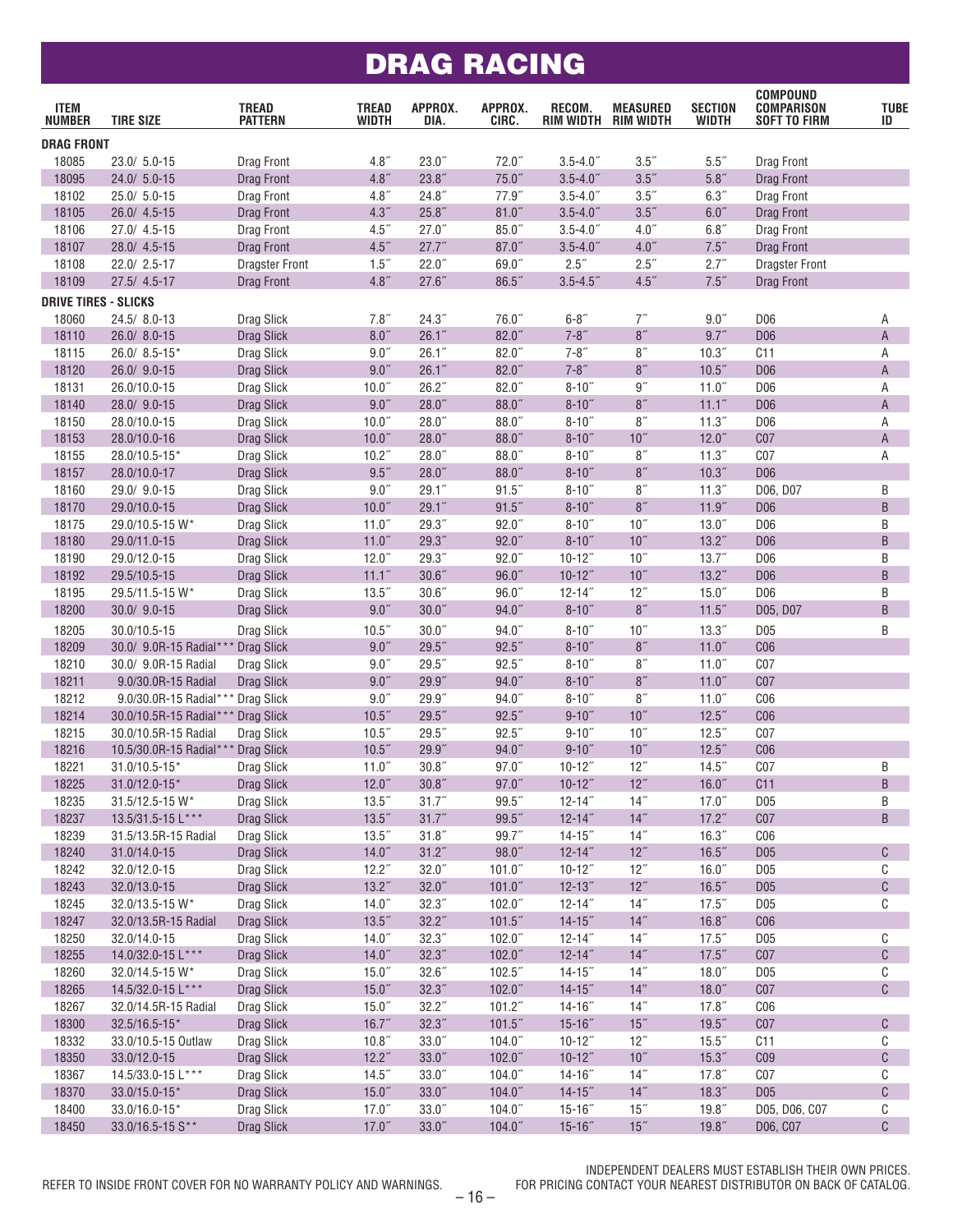### DRAG RACING CONTINUED

| <b>ITEM</b><br><b>NUMBER</b>                         | <b>TIRE SIZE</b>           | <b>TREAD</b><br><b>PATTERN</b> | <b>TREAD</b><br>WIDTH | APPROX.<br>DIA.    | APPROX.<br>CIRC.    | RECOM.<br><b>RIM WIDTH</b> | MEASURED<br><b>RIM WIDTH</b> | <b>SECTION</b><br><b>WIDTH</b> | <b>COMPOUND</b><br>COMPARISON<br>SOFT TO FIRM | <b>TUBE</b><br>ID |
|------------------------------------------------------|----------------------------|--------------------------------|-----------------------|--------------------|---------------------|----------------------------|------------------------------|--------------------------------|-----------------------------------------------|-------------------|
|                                                      | DRIVE TIRES - SLICKS CONT. |                                |                       |                    |                     |                            |                              |                                |                                               |                   |
| 18500                                                | 33.0/17.0-16*              | Drag Slick                     | 17.0"                 | 33.0 <sup>''</sup> | 104.0 <sup>''</sup> | $15 - 16$ "                | $15$ "                       | 19.8''                         | C <sub>07</sub>                               | C                 |
| 18600                                                | $33.5/16.0 - 15*$          | Drag Slick                     | $17.0$ "              | 33.6''             | 106.0 <sup>''</sup> | $15 - 16$ "                | $15$ "                       | $19.5$ "                       | C <sub>07</sub>                               | C                 |
| 18640                                                | 33.5/16.5-16 S**           | Drag Slick                     | 17.0"                 | 33.6"              | 106.0 <sup>7</sup>  | $15 - 16$ "                | 16"                          | $19.5$ "                       | C <sub>07</sub>                               | C                 |
| 18650                                                | 33.5/17.0-16*              | Drag Slick                     | 17.0''                | 33.6''             | 106.0 <sup>''</sup> | $15 - 16$ "                | 16"                          | $19.5$ "                       | C <sub>07</sub>                               | C                 |
| 18700                                                | 33.5/17.0-16               | Drag Slick                     | $17.0$ "              | 33.6''             | 106.0 <sup>7</sup>  | $15 - 16$ "                | 16"                          | 20.3"                          | C <sub>06</sub>                               | $A^*$             |
| 18770                                                | 15.0/34.5-16               | Drag Slick                     | 15.0''                | 35.0 <sup>''</sup> | 110.0 <sup>''</sup> | $15 - 16$ "                | 16"                          | $19.5$ "                       | C <sub>1500</sub>                             |                   |
| 18771                                                | 15.0/34.0-16               | Drag Slick                     | 15.0''                | 34.0''             | 109.0 <sup>''</sup> | $15 - 16$ "                | 16"                          | $19.5$ "                       | BR <sub>1</sub>                               |                   |
| 18780                                                | 17.0/34.5-16               | Drag Slick                     | 17.0''                | 35.0"              | 110.0 <sup>''</sup> | $15 - 16$ "                | 16"                          | 20.0"                          | C <sub>2055</sub>                             | $A^*$             |
| 18790                                                | 34.5/17.0-16               | Drag Slick                     | $17.0$ "              | 35.0 <sup>7</sup>  | 110.0 <sup>''</sup> | $15 - 16$ "                | 16"                          | 21.0"                          | C <sub>2055</sub>                             | $A^*$             |
| 18900                                                | 36.0/17.0-16               | Drag Slick                     | 17.0''                | 36.2 <sup>7</sup>  | 114.0 <sup>''</sup> | $15 - 16$ "                | 16"                          | 21.3"                          | C <sub>2055</sub>                             | $A^*$             |
| 18910                                                | 17.0/36.0-16               | Drag Slick                     | 17.0"                 | 36.2 <sup>7</sup>  | 114.0 <sup>''</sup> | $15 - 16$ "                | 16"                          | 20.5"                          | C2055                                         | $A^*$             |
| *STIFF SIDEWALL<br>**SOFT SIDEWALL<br>***LIGHTWEIGHT |                            |                                |                       |                    |                     |                            |                              |                                |                                               |                   |
| <b>SOFT</b>                                          |                            | JR3                            |                       | C <sub>06</sub>    | C <sub>07</sub>     | C11                        | C <sub>1500</sub>            |                                | Drag Front                                    | <b>FIRM</b>       |
|                                                      | D <sub>05</sub>            |                                | D <sub>06</sub>       | DR <sub>2</sub>    | BR <sub>1</sub>     | CO <sub>9</sub>            | D07                          | C2055                          |                                               |                   |

# JR DRAGSTER

| <b>ITEM</b><br><b>NUMBER</b> | <b>TIRE SIZE</b> | TREAD<br><b>PATTERN</b> | TREAD<br><b>WIDTH</b> | APPROX.<br>DIA. | APPROX.<br>CIRC. | RECOM.<br><b>RIM WIDTH</b> | <b>MEASURED</b><br><b>RIM WIDTH</b> | <b>SECTION</b><br><b>WIDTH</b> | <b>COMPOUND COMPARISON</b><br><b>TO FIRM</b><br>SOFT |
|------------------------------|------------------|-------------------------|-----------------------|-----------------|------------------|----------------------------|-------------------------------------|--------------------------------|------------------------------------------------------|
| 18030                        | $18.0/ 8.0 - 8$  | Drag Slick              |                       | 177''           | $55.0^{''}$      | 7-8″                       |                                     | 9.9                            | JR3                                                  |
| 18040                        | 18.0/10.0-8      | <b>Drag Slick</b>       | 9.5''                 | 17.7"           | 55.0"            | $8 - 10$ "                 |                                     | 10.6 <sup>''</sup>             | JR <sub>3</sub>                                      |



INDEPENDENT DEALERS MUST ESTABLISH THEIR OWN PRICES.<br>FOR PRICING CONTACT YOUR NEAREST DISTRIBUTOR ON BACK OF CATALOG.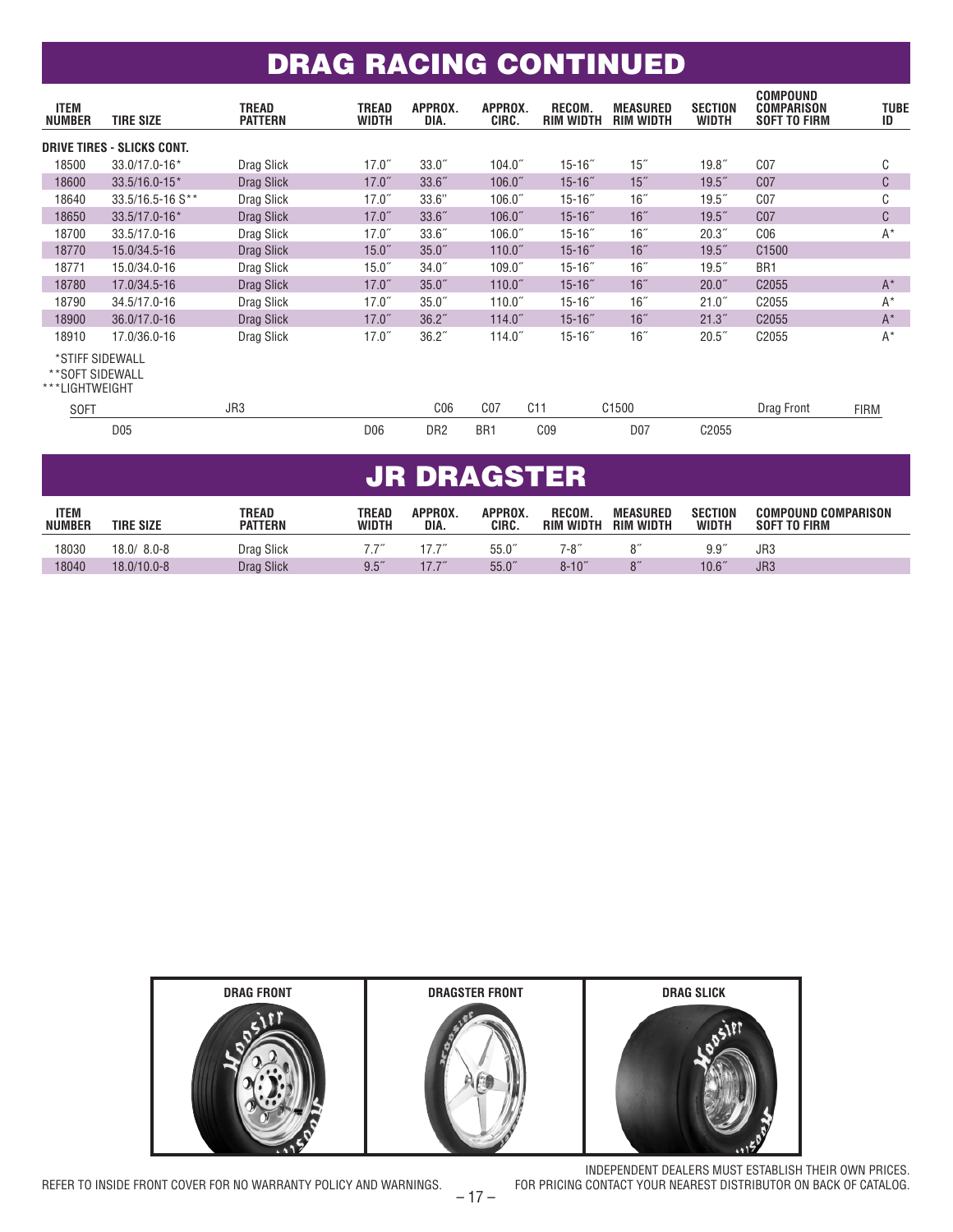### QUICK TIME D.O.T.

| <b>ITEM</b><br><b>NUMBER</b> | <b>TIRE SIZE</b> | TREAD<br><b>PATTERN</b> | <b>TREAD</b><br>WIDTH | APPROX.<br>DIA.    | APPROX.<br>CIRC.   | <b>RECOM.</b><br><b>RIM WIDTH</b> | <b>MEASURED</b><br><b>RIM WIDTH</b> | <b>SECTION</b><br><b>WIDTH</b> | <b>TUBE</b><br>ID |
|------------------------------|------------------|-------------------------|-----------------------|--------------------|--------------------|-----------------------------------|-------------------------------------|--------------------------------|-------------------|
| 17010                        | P175/70D-15      | Super Chain Link        | 5.6''                 | 24.5"              | 77.0"              | $5 - 6$ "                         | 5 <sup>''</sup>                     | 7.0''                          | А                 |
| 17030                        | P275/55D-14      | <b>Super Chain Link</b> | 8.5''                 | 25.8''             | $81.0$ "           | $6 - 8$ "                         | 8''                                 | 11.0"                          | A                 |
| 17050                        | P245/60D-15      | Super Chain Link        | 8.0''                 | 26.2"              | 82.3''             | $6 - 8$ "                         | $8^{\prime\prime}$                  | 11.3''                         | Α                 |
| 17100                        | P275/50D-15      | Super Chain Link        | 10.0 <sup>''</sup>    | 25.8''             | $81.0$ "           | $8 - 10$ "                        | 8''                                 | 11.0"                          | A                 |
| 17110                        | P275-60D-15      | Super Chain Link        | 9.0''                 | 27.3"              | 85.8''             | $8 - 10$ "                        | 8''                                 | 11.3''                         | A                 |
| 17120                        | P295/50D-15      | Super Chain Link        | 10.0"                 | 27.3''             | 85.8''             | $8 - 10$ "                        | 8''                                 | 12.3''                         | B                 |
| 17125                        | P295/60D-15      | Super Chain Link        | 10.0 <sup>''</sup>    | $29.6$ "           | $93.0^{''}$        | $8 - 10$ "                        | 8''                                 | $12.0$ "                       | А                 |
| 17130                        | P325/50D-15      | Super Chain Link        | 10.5 <sup>''</sup>    | 28.1"              | 88.3"              | $8 - 10$ "                        | 8''                                 | $12.5$ "                       | A                 |
| 17140                        | 31 x 16.50-15 LT | Super Chain Link        | 14.0 <sup>''</sup>    | 30.7"              | 96.5''             | $12 - 14$ "                       | 14"                                 | $17.8$ "                       | B                 |
| 17150                        | 31 x 18.50-15 LT | Super Chain Link        | 15.0"                 | 31.1''             | $97.5^{\circ}$     | $14 - 15$                         | 14"                                 | $18.0^{''}$                    | C                 |
| 17210                        | 33 x 22.50-15 LT | Super Chain Link        | $17.0^{''}$           | 33.0 <sup>''</sup> | 103.5 <sup>7</sup> | $15 - 16$ "                       | 15"                                 | 20.5"                          | C                 |

*WARNING: DOT labeled Hoosier Racing Tires meet Department of Transportation requirements for making and performance only and are NOT INTENDED FOR HIGHWAY USE. It is unsafe to operate any Hoosier Racing Tire including DOT tires on public roads. The prohibited use of Hoosier Racing tires on public roadways may result in loss of traction, unexpected loss of vehicle control, or sudden loss of tire pressure, resulting in a vehicle crash and possible SERIOUS PERSONAL INJURY OR DEATH.*

## QUICK TIME PRO D.O.T.

| <b>ITEM</b><br><b>NUMBER</b> | <b>TIRE SIZE</b> | TREAD<br><b>PATTERN</b> | TREAD<br><b>WIDTH</b> | APPROX.<br>DIA.    | APPROX.<br>CIRC.    | RECOM.<br><b>RIM WIDTH</b> | <b>MEASURED</b><br><b>RIM WIDTH</b> | <b>SECTION</b><br><b>WIDTH</b> |                         | <b>TUBE</b><br>ID |
|------------------------------|------------------|-------------------------|-----------------------|--------------------|---------------------|----------------------------|-------------------------------------|--------------------------------|-------------------------|-------------------|
| 17411                        | 26 x 9.50-14 LT  | Quick Time Pro          | 8.0''                 | 26.1''             | $82.0$ "            | $6 - 8$ "                  | 8''                                 | 10.0 <sup>''</sup>             |                         | A                 |
| 17415                        | 26 x 9.50-15 LT  | Quick Time Pro          | 8.0''                 | 26.1''             | $82.0$ "            | $6 - 8"$                   | 8''                                 | 10.0 <sup>''</sup>             |                         | Α                 |
| 17421                        | 26 x 11.50-15 LT | Quick Time Pro          | 10.0 <sup>''</sup>    | 26.1"              | $82.0^{''}$         | $8 - 10$ "                 | 8''                                 | 10.8 <sup>''</sup>             |                         | A                 |
| 17431                        | 26 x 9.50-16 LT  | <b>Quick Time Pro</b>   | 8.0''                 | 26.1''             | $82.0$ "            | $6 - 8"$                   | 8''                                 | 9.3"                           |                         | A                 |
| 17500                        | 27 x 10.50-15 LT | Quick Time Pro          | 9.0''                 | 27.1"              | $85.0^{''}$         | $8 - 10$ "                 | 8''                                 | 10.5 <sup>''</sup>             |                         | A                 |
| 17510                        | 27 x 11.50-15 LT | Quick Time Pro          | 10.0"                 | 27.1"              | $85.0$ "            | $8 - 10$ "                 | 8''                                 | 11.3''                         |                         | Α                 |
| 17601                        | 28 x 11.50-15 LT | Quick Time Pro          | 10.0 <sup>''</sup>    | 27.9"              | $87.5^{''}$         | $8 - 10$ "                 | 8''                                 | 11.2 <sup>7</sup>              |                         | Α                 |
| 17603                        | 28 x 11.50-16 LT | Quick Time Pro          | 10.0"                 | 27.9"              | 87.5''              | $8 - 10$ "                 | 8''                                 | 11.8''                         |                         | Α                 |
| 17606                        | 28 x 13.50-15 LT | Quick Time Pro          | $11.0$ "              | 27.8"              | 87.3''              | $10 - 12$ "                | 10 <sup>''</sup>                    | $12.8^{''}$                    |                         | Α                 |
| 17611                        | 28 x 14.50-15 LT | Quick Time Pro          | $12.0$ "              | 27.7"              | $87.0$ "            | $10 - 12$ "                | 10 <sup>''</sup>                    | 13.3''                         |                         | Α                 |
| 17651                        | 28 x 14.50-16 LT | Quick Time Pro          | 11.6"                 | 27.9"              | $87.5$ "            | $10 - 12$ "                | 10 <sup>''</sup>                    | 12.8''                         |                         | Α                 |
| 17700                        | 29 x 11.50-15 LT | Quick Time Pro          | 10.0 <sup>''</sup>    | 29.0"              | 91.0"               | $8 - 10$ "                 | 10"                                 | 12.8''                         |                         | B                 |
| 17705                        | 29 x 13.50-15 LT | Quick Time Pro          | $11.0$ "              | $29.0$ "           | $91.0$ "            | $10 - 12$ "                | 10 <sup>''</sup>                    | 13.3''                         |                         | B                 |
| 17710                        | 29 x 14.50-15 LT | Quick Time Pro          | $12.0$ "              | 29.2"              | 91.8"               | $10 - 12$ "                | 10"                                 | 13.8''                         |                         | B                 |
| 17790                        | 31 x 13.50-15 LT | Quick Time Pro          | $11.0$ "              | 30.6 <sup>''</sup> | 96.0"               | $10 - 12$ "                | 10"                                 | 14.3''                         |                         | C                 |
| 17800                        | 31 x 16.50-15 LT | Quick Time Pro          | 13.1 <sup>''</sup>    | 30.9''             | $97.0$ "            | $12 - 14$ "                | 12"                                 | 15.8''                         |                         | C                 |
| 17810                        | 31 x 18.50-15 LT | Quick Time Pro          | $15.0$ "              | 30.9''             | $97.0$ "            | $14 - 15$ "                | 14"                                 | $17.8^{''}$                    |                         | C                 |
| 17900                        | 33 x 18.50-15 LT | <b>Quick Time Pro</b>   | $15.0$ "              | 33.0 <sup>''</sup> | 103.5 <sup>''</sup> | $14 - 15$ "                | 14"                                 | 18.5''                         |                         | C                 |
| 17910                        | 33 x 22.50-15 LT | Quick Time Pro          | $17.0$ "              | 33.4''             | 105.0 <sup>''</sup> | $15 - 16$ "                | $15$ "                              | 19.3''                         |                         | C                 |
| <b>SOFT</b>                  |                  | Quick Time              |                       |                    |                     |                            |                                     |                                | <b>FIRM</b>             |                   |
|                              | Quick Time Pro   |                         |                       |                    |                     |                            |                                     |                                | <b>Quick Time Front</b> |                   |

*WARNING: DOT labeled Hoosier Racing Tires meet Department of Transportation requirements for making and performance only and are NOT INTENDED FOR HIGHWAY USE. It is unsafe to operate any Hoosier Racing Tire including DOT tires on public roads. The prohibited use of Hoosier Racing tires on public roadways may result in loss of traction, unexpected loss of vehicle control, or sudden loss of tire pressure, resulting in a vehicle crash and possible SERIOUS PERSONAL INJURY OR DEATH.*

| <b>D.O.T. DRAG - RADIALS</b> |                  |                                |                       |                   |                  |                            |                                     |                                |                                                   |  |  |
|------------------------------|------------------|--------------------------------|-----------------------|-------------------|------------------|----------------------------|-------------------------------------|--------------------------------|---------------------------------------------------|--|--|
| <b>ITEM</b><br><b>NUMBER</b> | <b>TIRE SIZE</b> | <b>TREAD</b><br><b>PATTERN</b> | TREAD<br><b>WIDTH</b> | APPROX.<br>DIA.   | APPROX.<br>CIRC. | RECOM.<br><b>RIM WIDTH</b> | <b>MEASURED</b><br><b>RIM WIDTH</b> | <b>SECTION</b><br><b>WIDTH</b> | <b>COMPOUND COMPARISON</b><br><b>SOFT TO FIRM</b> |  |  |
| 17310DR2                     | P225/50R15       | DR <sub>2</sub>                | 8.5''                 | 23.9''            | $75.2^{''}$      | $7 - 9"$                   |                                     | $9.5^{''}$                     | DR <sub>2</sub>                                   |  |  |
| 17313DR2                     | P295/55R15       | DR <sub>2</sub>                | 11.0"                 | 27.6"             | 86.7''           | $8 - 10$ "                 | 9.5''                               | $12.5$ "                       | DR <sub>2</sub>                                   |  |  |
| 17314DR2                     | P235/60R15       | DR <sub>2</sub>                | 8.4''                 | 26.2"             | 82.3''           | $7 - 9''$                  | 7''                                 | 10.0 <sup>''</sup>             | DR <sub>2</sub>                                   |  |  |
| 17315DR2                     | P275/50R15       | DR <sub>2</sub>                | 9.5''                 | 25.6"             | 80.5''           | $8 - 10$ "                 | 8.5''                               | 10.8 <sup>''</sup>             | D <sub>R2</sub>                                   |  |  |
| 17316DR2                     | P295/65R15       | DR <sub>2</sub>                | 10.0 <sup>''</sup>    | 30.0 <sup>7</sup> | 94.5"            | $8 - 10$ "                 | 8.5''                               | $12.0$ "                       | DR <sub>2</sub>                                   |  |  |
| 17317                        | P275/60R15       | <b>DOT</b>                     | 9.8''                 | 27.7"             | $87.0$ "         | $8 - 10$ "                 | 8 <sup>''</sup>                     | $11.5$ "                       |                                                   |  |  |
| 17318DR2                     | P325/50R15       | DR <sub>2</sub>                | 11.75''               | 27.7"             | $87.0^{''}$      | $9 - 11$ "                 | 10''                                | $13.5$ "                       | DR <sub>2</sub>                                   |  |  |
| 17319DR2                     | P315/60R15       | DR <sub>2</sub>                | TBD                   | <b>TBD</b>        | TBD.             | $9 - 11$ "                 | <b>TBD</b>                          | TBD                            | DR <sub>2</sub>                                   |  |  |
|                              |                  |                                |                       |                   |                  |                            |                                     |                                |                                                   |  |  |

REFER TO INSIDE FRONT COVER FOR NO WARRANTY POLICY AND WARNINGS.

INDEPENDENT DEALERS MUST ESTABLISH THEIR OWN PRICES.<br>FOR PRICING CONTACT YOUR NEAREST DISTRIBUTOR ON BACK OF CATALOG.